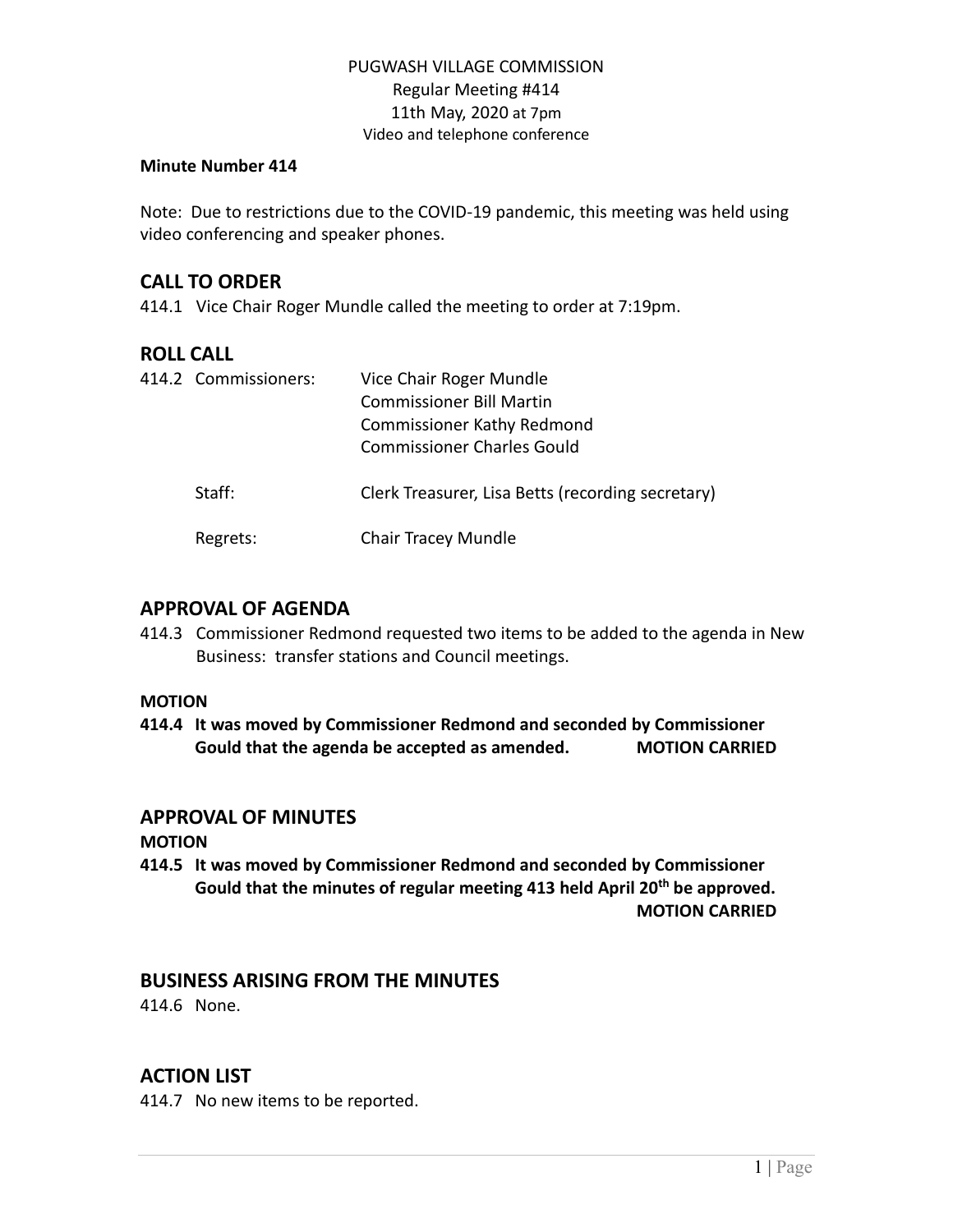### PUGWASH VILLAGE COMMISSION Regular Meeting #414 11th May, 2020 at 7pm Video and telephone conference

414.8 The grant application to the province for funding to repair the courts was denied. Some members of the NTPA wish to meet to discuss why it was denied.

#### **PRESENTATION**

414.9 None.

### **CORRESPONDENCE**

414.10None.

### **COMMITTEE REPORTS**

#### **Clerk Treasurer's Report**

414.11 Communities in Bloom. Plans for planting of flowers and trees are going ahead

- 414.12 The train station renovations are progressing well. The main room is finished and the main book room is being prepared for paint. The old heating ducts have been removed and the ceiling tiles where they were replaced.
- 414.13 Visitor Information Centre positions remain on hold until covid-19 restrictions are further loosened.
- 414.14 Boardwalk repairs should start very soon
- 414.15 Financial statement. Very little to report from the first few weeks of the fiscal new year.
- 414.16 Pugwash HarbourFest is cancelled for 2020
- 414.17 The Clerk reported that an idea by parents of graduating class of 2020 had made and cancelled plans to commemorate the class. Some other ideas were discussed of how the Village could support the class. Ideas included projecting photos of students on the new stage with spectators in their cars or including a photo section in the June 2020 edition of the Village newsletter. The Clerk will approach the students' parents group on the ideas.

### **MOTIONS**

414.18 None